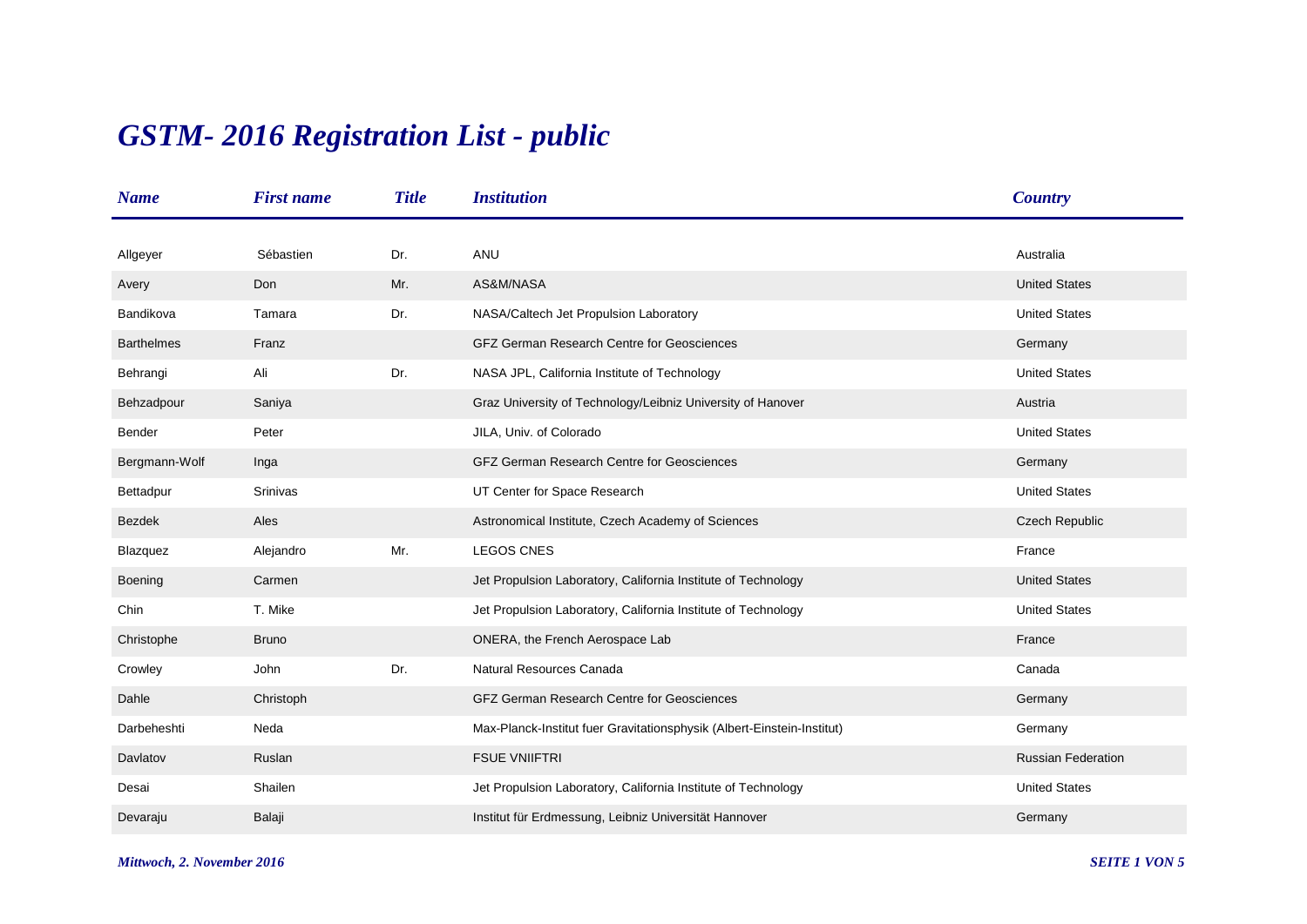| <b>Name</b>   | <b>First name</b> | <b>Title</b> | <b>Institution</b>                                              | <b>Country</b>            |
|---------------|-------------------|--------------|-----------------------------------------------------------------|---------------------------|
| <b>Dickey</b> | Jean              | Dr.          | Jet Propulsion Laboratory, California Institute of Technology   | <b>United States</b>      |
| Dunaev        | Kirill            |              | Central Research Institute of machine building                  | <b>Russian Federation</b> |
| Eicker        | Annette           |              | HafenCity University Hamburg                                    | Germany                   |
| Esselborn     | Saskia            | Dr           | <b>GFZ German Research Centre for Geosciences</b>               | Germany                   |
| Feng          | Wei               | Dr.          | Chinese Academy of Sciences/University of Bonn                  | Germany                   |
| Flechtner     | Frank             | Prof. Dr.    | GFZ German Research Centre for Geosciences                      | Germany                   |
| Flury         | Jakob             |              | Leibniz Universität, Institut für Erdmessung                    | Germany                   |
| Forman        | Bart              | Dr.          | University of Maryland                                          | <b>United States</b>      |
| Förste        | Christoph         | Dr.          | <b>GFZ German Research Centre for Geosciences</b>               | Germany                   |
| Foulon        | Bernard           | Dr.          | <b>ONERA</b>                                                    | France                    |
| Fukumori      | Ichiro            |              | Jet Propulsion Laboratory, California Institute of Technology   | <b>United States</b>      |
| Goswami       | Sujata            |              | Leibniz Universität Hannover                                    | Germany                   |
| Gouweleeuw    | <b>Ben</b>        | Dr           | <b>GFZ German Research Centre for Geosciences</b>               | Germany                   |
| Grigoriev     | Vadim             |              | Lomonosov Moscow State University, Faculty of Geography         | <b>Russian Federation</b> |
| Groh          | Andreas           |              | Technische Universität Dresden, Institut für Planetare Geodäsie | Germany                   |
| Gross         | Richard           |              | Jet Propulsion Laboratory                                       | <b>United States</b>      |
| Gruber        | Christian         |              | GFZ German Research Centre for Geosciences                      | Germany                   |
| Grunwaldt     | Ludwig            |              | <b>GFZ German Research Centre for Geosciences</b>               | Germany                   |
| Güntner       | Andreas           | Prof. Dr.    | <b>GFZ German Research Centre for Geosciences</b>               | Germany                   |
| Haines        | <b>Bruce</b>      | Dr           | Jet Propulsion Laboratory, California Institute of Technology   | <b>United States</b>      |
| Han           | Shin-Chan         |              | University of Newcastle                                         | Australia                 |
| Hardy         | Ryan              |              | University of Colorado Boulder                                  | <b>United States</b>      |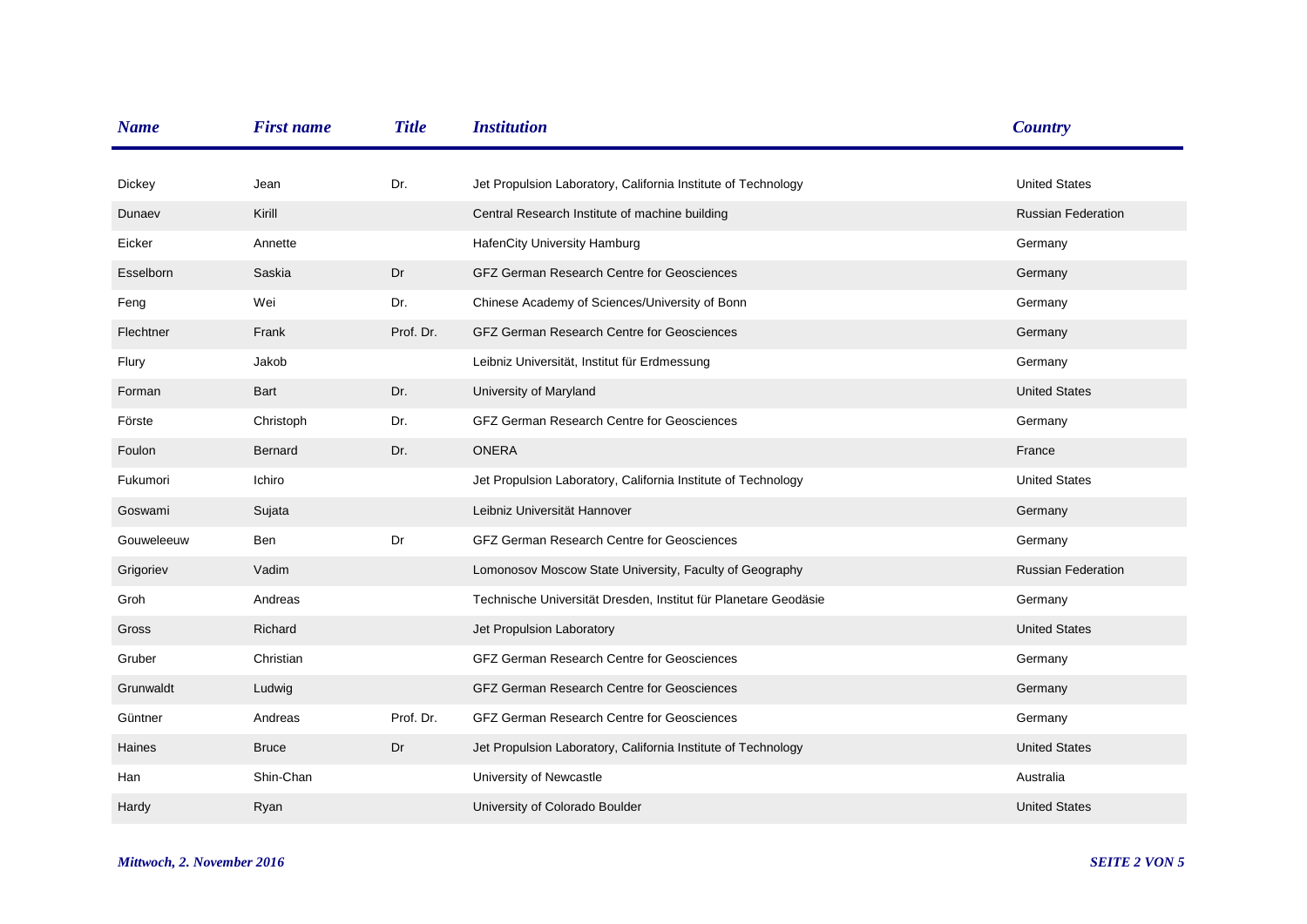| <b>Name</b>  | <b>First name</b>  | <b>Title</b> | <b>Institution</b>                                               | <b>Country</b>       |
|--------------|--------------------|--------------|------------------------------------------------------------------|----------------------|
|              |                    |              |                                                                  |                      |
| Hausman      | Jessica            |              | Jet Propulsion Laboratory                                        | <b>United States</b> |
| Heinzel      | Gerhard            |              | Albert-Einstein Insitut Hannover                                 | Germany              |
| Hewitson     | Martin             | Dr           | Institut für Gravitationsphysik der Leibniz Universität Hannover | Germany              |
| Horvath      | Alexander          |              | <b>Technical University of Munich</b>                            | Germany              |
| Horwath      | Martin             |              | Technische Universtität Dresden, Institut für Planetare Geodäsie | Germany              |
| Ince         | <b>Elmas Sinem</b> |              | <b>GFZ German Research Centre for Geosciences</b>                | Germany              |
| <b>Ivins</b> | Erik               | Dr.          | Jet Propulsion Laboratory, California Institute of Technology    | <b>United States</b> |
| Jäggi        | Adrian             | Prof.        | Astronomical Institute, University of Bern                       | Switzerland          |
| Jasinski     | Michael            | Dr.          | NASA Goddard Space Flight Center                                 | <b>United States</b> |
| Karegar      | Makan              |              | School of Geosciences, University of South Florida               | <b>United States</b> |
| Klinger      | Beate              |              | Graz University of Technology                                    | Austria              |
| Klokocnik    | Jaroslav           | Prof.        | Astronomical Institute Czech Acad Sci                            | Czech Republic       |
| Knudsen      | Per                |              | DTU Space                                                        | <b>Denmark</b>       |
| Krichman     | Ben                |              | UT Center for Space Research                                     | <b>United States</b> |
| Kruizinga    | Gerhard            |              | Jet Propulsion Laboratory                                        | <b>United States</b> |
| Kusche       | Juergen            | Dr.          | <b>Bonn University</b>                                           | Germany              |
| Kvas         | Andreas            |              | Graz University of Technology                                    | Austria              |
| Landerer     | Felix              |              | Jet Propulsion Laboratory, California Institute of Technology    | <b>United States</b> |
| Lau          | Yun Kau            | Dr.          | Chinese Academy of Sciences                                      | China                |
| Lemoine      | Jean-Michel        | Mr           | <b>CNRS-CNES</b>                                                 | France               |
| Loomis       | <b>Bryant</b>      |              | SGT Inc. at NASA GSFC                                            | <b>United States</b> |
| Lu           | <b>Biao</b>        | M.sc         | GFZ German Research Centre for Geosciences                       | Germany              |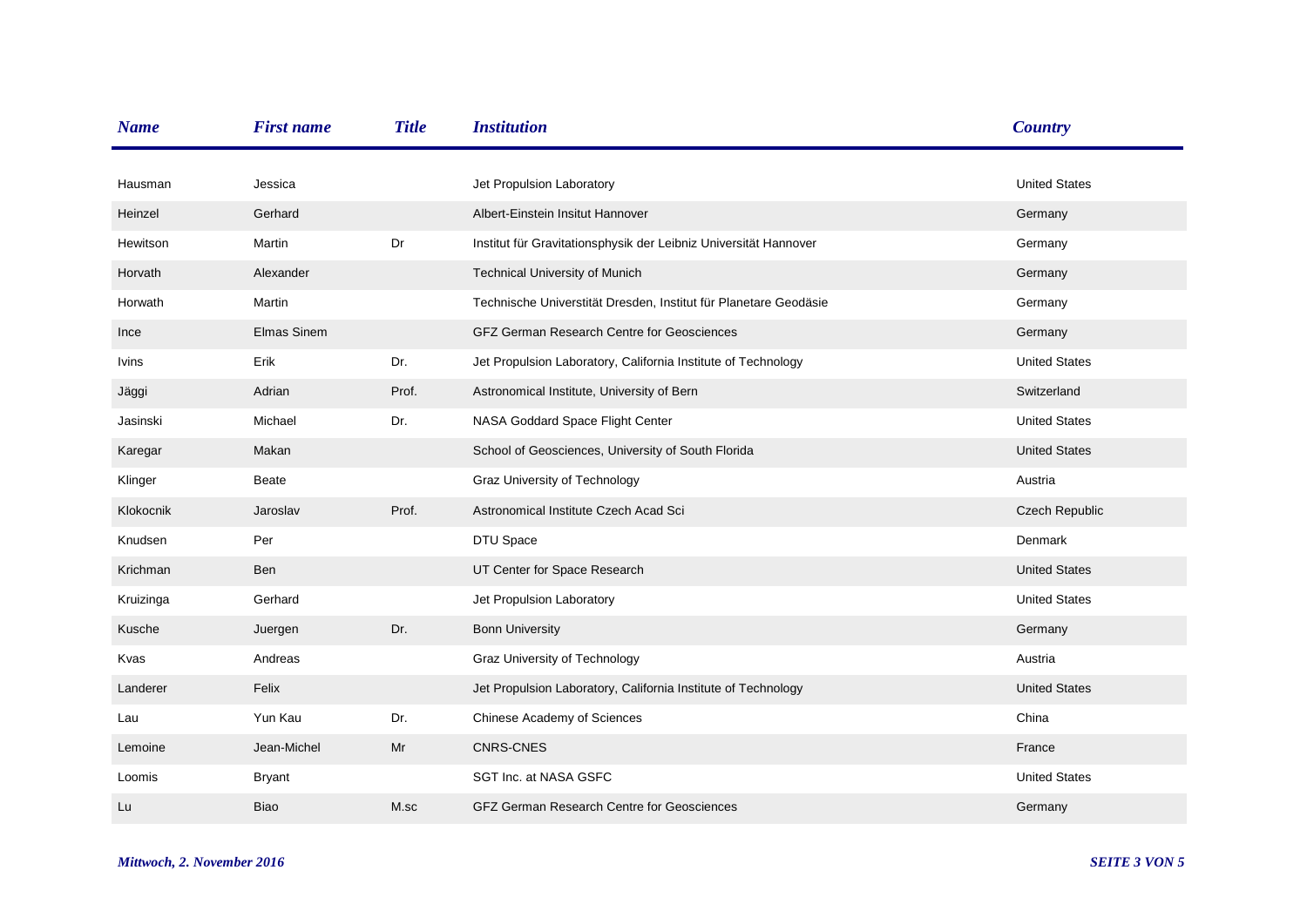| <b>Name</b>   | <b>First name</b> | <b>Title</b> | <b>Institution</b>                                            | <b>Country</b>            |
|---------------|-------------------|--------------|---------------------------------------------------------------|---------------------------|
|               |                   |              |                                                               |                           |
| Lück          | Christina         |              | University of Bonn                                            | Germany                   |
| Luthcke       | Scott             |              | NASA Goddard Space Flight Center                              | <b>United States</b>      |
| Mayer-Guerr   | Torsten           |              | Institute of Geodesy, TU Graz                                 | Austria                   |
| Meyer         | Ulrich            | Dr.          | Astronomical Institute of the University of Bern              | Switzerland               |
| Morton        | Phillip           |              | Jet Propulsion Laboratory                                     | <b>United States</b>      |
| Mueller       | Vitali            | MSc.         | MPI Gravitationsphysik (Albert-Einstein-Institut)             | Germany                   |
| Müller        | Jürgen            | Prof. Dr.-In | Leibniz Universität Hannover, Institute of Geodesy            | Germany                   |
| Murböck       | Michael           |              | <b>Technical University of Munich</b>                         | Germany                   |
| Pie           | Nadége            |              | Center for Space Research                                     | <b>United States</b>      |
| Quinn         | Katherine         | Dr           | Atmospheric and Environmental Research                        | <b>United States</b>      |
| Ray           | Richard           |              | NASA Goddard Space Flight Center                              | <b>United States</b>      |
| Rietbroek     | Roelof            |              | University of Bonn                                            | Germany                   |
| Rodell        | Matthew           |              | NASA Goddard Space Flight Center                              | <b>United States</b>      |
| Sakumura      | Carly             |              | <b>NASA JPL</b>                                               | <b>United Kingdom</b>     |
| Sasgen        | Ingo              |              | Alfred-Wegener-Institute Bremerhaven                          | Germany                   |
| Sauber        | Jeanne            | Dr.          | NASA Goddard Space Flight Center                              | <b>United States</b>      |
| Save          | Himanshu          |              | Center for Space Research                                     | <b>United States</b>      |
| Schlicht      | Anja              |              | <b>Tecnical University of Munich</b>                          | Germany                   |
| Skakun        | Ivan              |              | Central Research Institute of machine building                | <b>Russian Federation</b> |
| Srinivasan    | Margaret          | Ms.          | Jet Propulsion Laboratory, California Institute of Technology | <b>United States</b>      |
| Sultan        | Mohamed           | Professor    | Western Michigan University                                   | <b>United States</b>      |
| <b>Tapley</b> | <b>Byron</b>      | Professor    | Center for Space Research                                     | <b>United States</b>      |